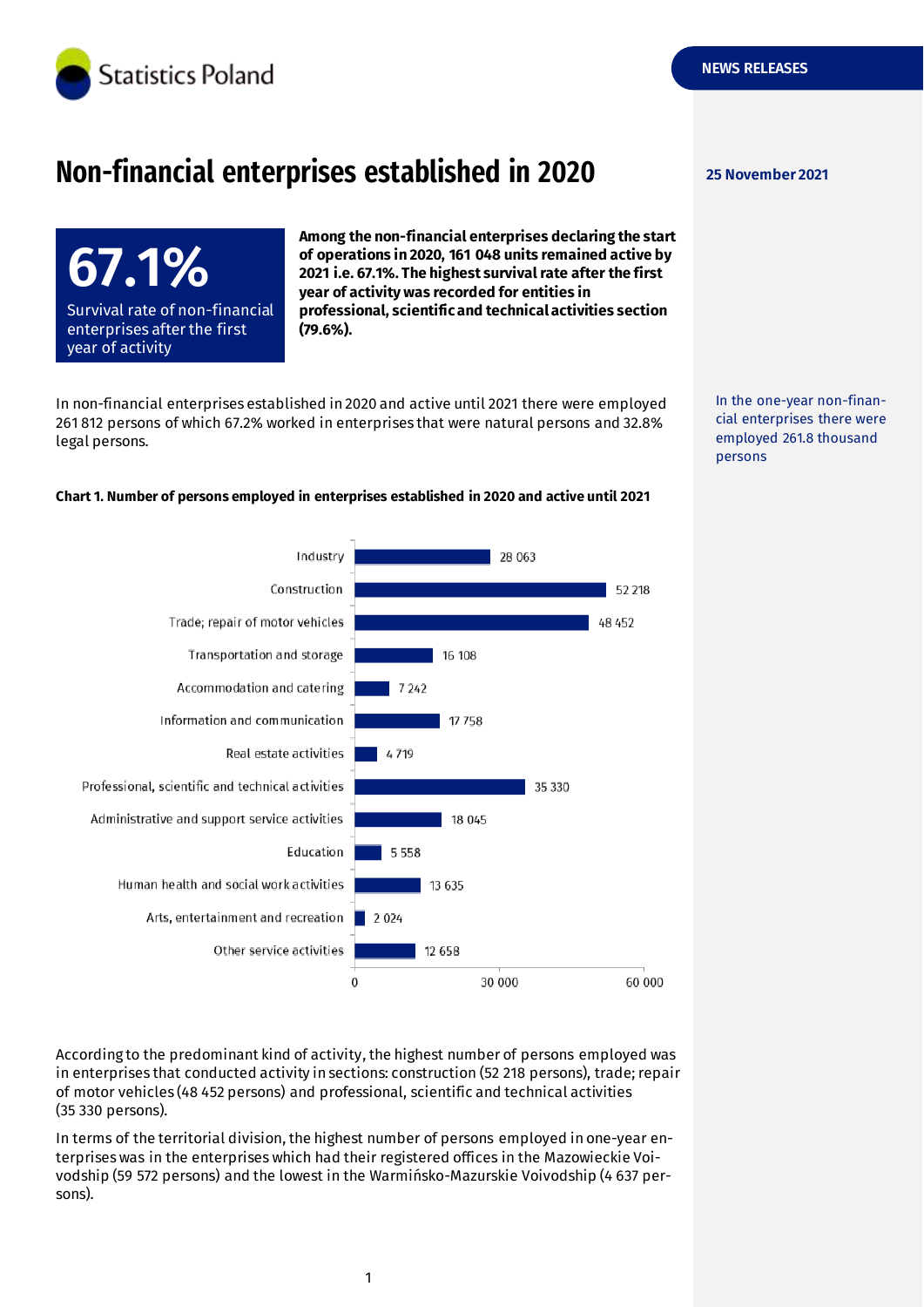Enterprises established in 2020 and active until 2021 achieved total revenues of 44 212.3 million PLN.

The share of total revenues generated in the first year of activity by entities in the area of trade; repair of motor vehicles comprised 44.7% of all one-year enterprises' total revenues.

Total costs in one-year enterprises amounted to 36 652.2 million PLN of which 50.4% were incurred by entities conducting trade; repair of motor vehicles activity.

#### **Chart 2. Total revenues and total costs of enterprises established in 2020 and active until 2021 according to the NACE sections**



One-year non-financial enterprises generated total revenues of 44 212.3 million PLN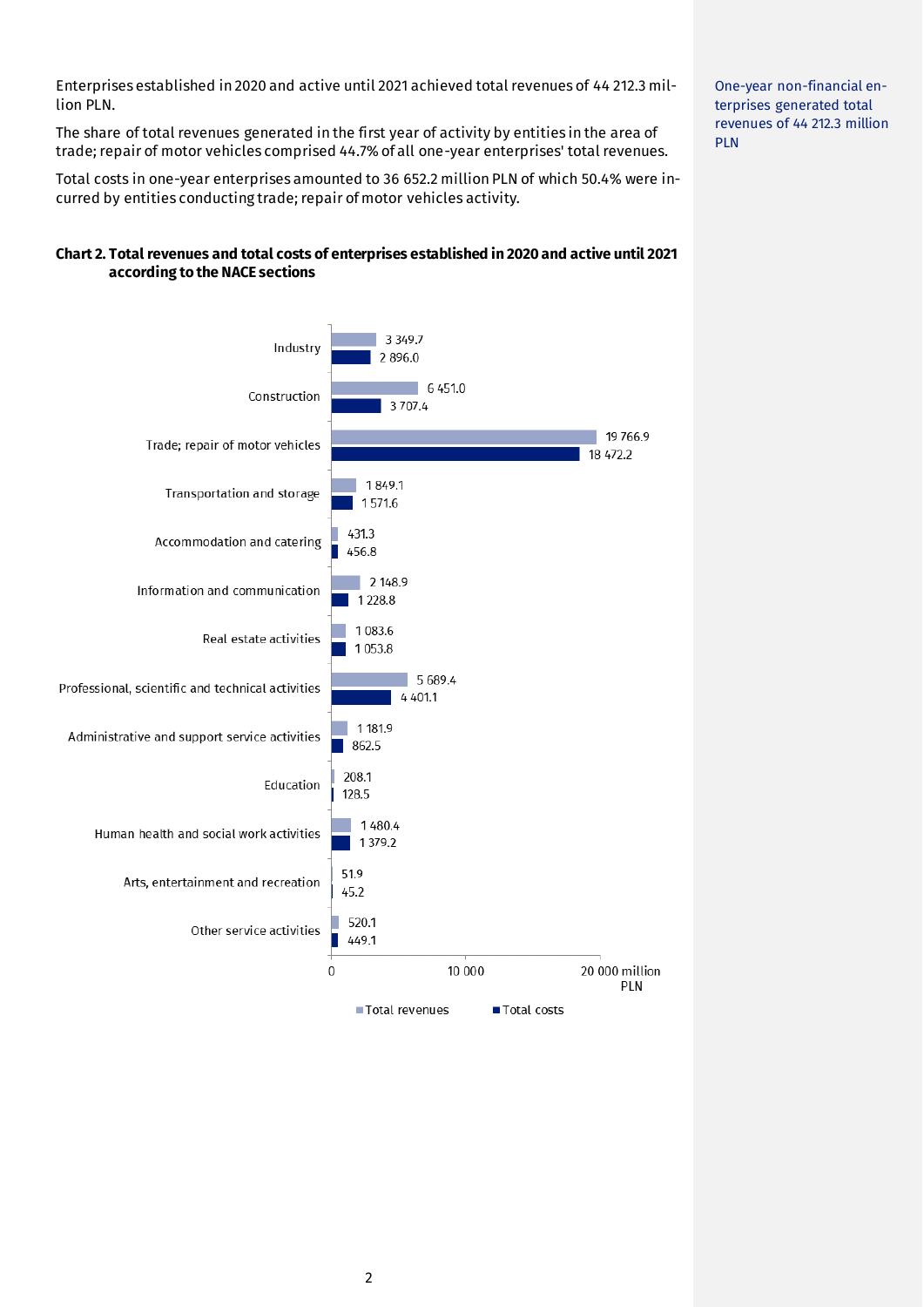#### **Chart 3. Cost level indicator for enterprises established in 2020 and active until 2021 by the NACE sections**



Cost level indicator for oneyear non-financial enterprises was 82.9%

Amongst the enterprises established in 2020 and still active in 2021, the lowest cost level indicator was observed in information and communication section (57.2%). This indicator exceeded 100% for units in accommodation and catering section (105.9%).

In terms of the territorial division, the lowest value of the cost level indicator was recorded for the Pomorskie voivodship (63.9%), and the highest for the Mazowieckie voivodship (90.7%).

Data presented herein concern non-financial enterprises established in 2020 and active until 2021, irrespective of the number of persons employed. Data do not cover agriculture, forestry and fishing (section A of NACE Rev. 2); financial and insurance activities (section K of NACE Rev. 2); higher education; independent public health care units; cultural institutions with legal personality and trade unions, religious and political organizations.

The results of newly-born non-financial enterprises survey will be present in publication titled "Non-financial enterprises established in 2016-2020".

In terms of the data roundings, in some cases the sums of ingredients may differ slightly from presented totals.

In the case of quoting Statistics Poland data, please provide information: "Source of data: Statistics Poland" and in the case of publishing calculations made on data published by Statistics Poland, please include the following disclaimer: "Own study based on figures from Statistics Poland".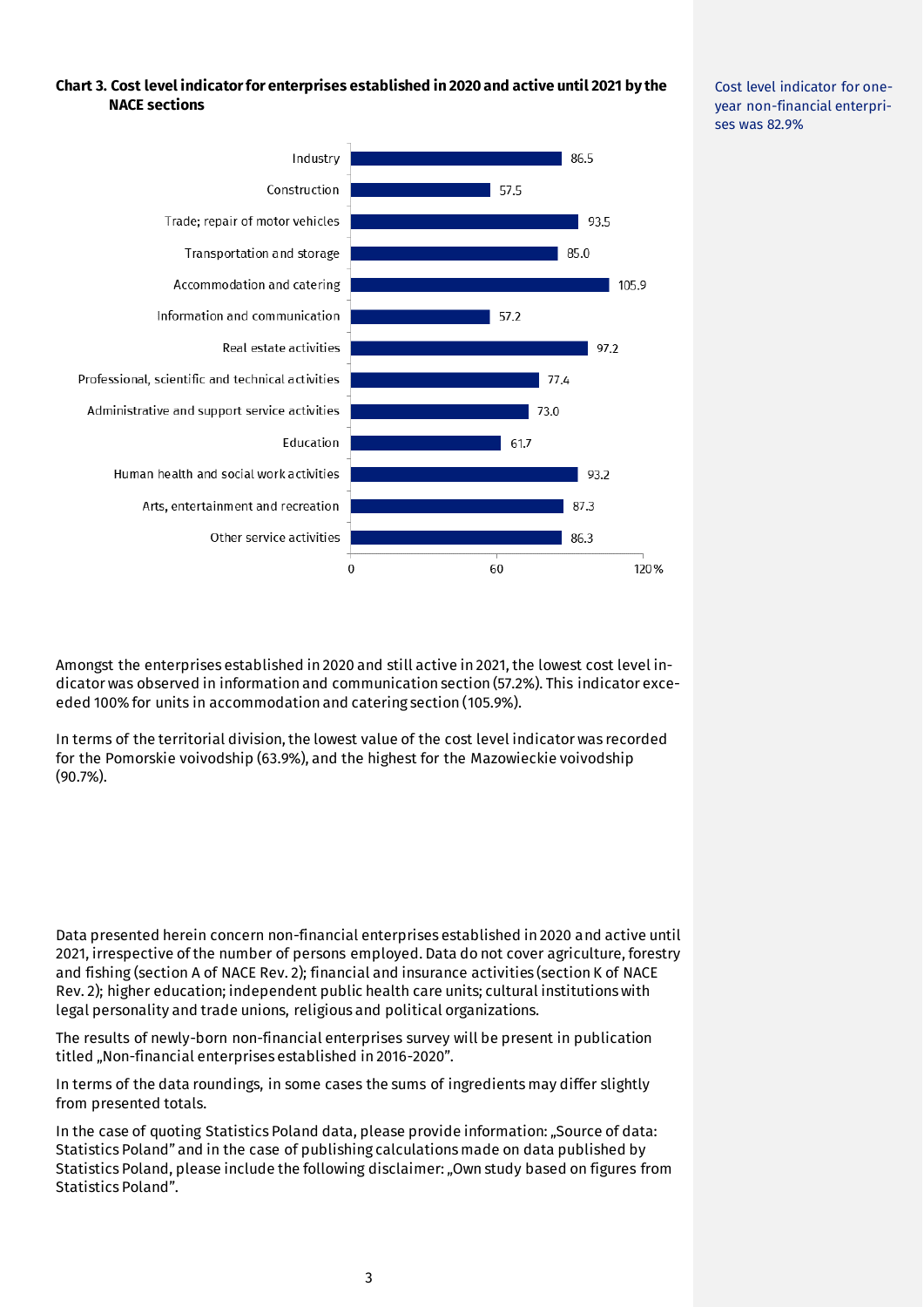## **Tabular appendix**

## **Table 1. Basic data on enterprises established in 2020 and active until 2021 by kind of activity**

| SPECIFICATION                                                     | Number of<br>enterprises | Number of<br>persons<br>employed | Average paid<br>employment | Total<br>revenues | Total<br>costs |
|-------------------------------------------------------------------|--------------------------|----------------------------------|----------------------------|-------------------|----------------|
|                                                                   |                          |                                  |                            | in thousand PLN   |                |
| <b>TOTAL</b>                                                      | 161 048                  | 261812                           | 46 518                     | 44 212 297        | 36 652 197     |
| Section $B + C + D + E$<br>Industry                               | 13 9 20                  | 28 063                           | 8 2 7 5                    | 3 349 682         | 2896008        |
| of which Section C<br>Manufacturing                               | 12 731                   | 26 111                           | 7905                       | 3 045 798         | 2 636 581      |
| Section F<br>Construction                                         | 33 493                   | 52 218                           | 8 0 8 8                    | 6 451 031         | 3707404        |
| Section G<br>Trade; repair of motor vehicles                      | 28 090                   | 48 452                           | 10 498                     | 19 766 892        | 18 472 243     |
| Section H<br>Transportation and storage                           | 8872                     | 16 108                           | 2 3 8 1                    | 1849 095          | 1571553        |
| Section I<br>Accommodation and catering                           | 4 3 3 3                  | 7 2 4 2                          | 848                        | 431 277           | 456 797        |
| Section J<br>Information and communication                        | 12 873                   | 17758                            | 2 2 0 7                    | 2 148 924         | 1 228 816      |
| Section L<br>Real estate activities                               | 3 5 2 7                  | 4719                             | 880                        | 1083 608          | 1053789        |
| Section M<br>Professional, scientific and<br>technical activities | 23 287                   | 35 330                           | 4865                       | 5 689 404         | 4 401 091      |
| Section N<br>Administrative and support<br>service activities     | 8 2 7 8                  | 18 045                           | 4 0 9 4                    | 1181925           | 862 526        |
| Section P<br>Education                                            | 4 327                    | 5 5 5 8                          | 1079                       | 208 129           | 128 472        |
| Section Q<br>Human health and social work<br>activities           | 9 0 25                   | 13 635                           | 1560                       | 1480 401          | 1379 198       |
| Section R<br>Arts, entertainment and<br>recreation                | 1708                     | 2 0 2 4                          | 102                        | 51851             | 45 244         |
| Section S<br>Other service activities                             | 9 3 1 5                  | 12 658                           | 1640                       | 520 078           | 449 056        |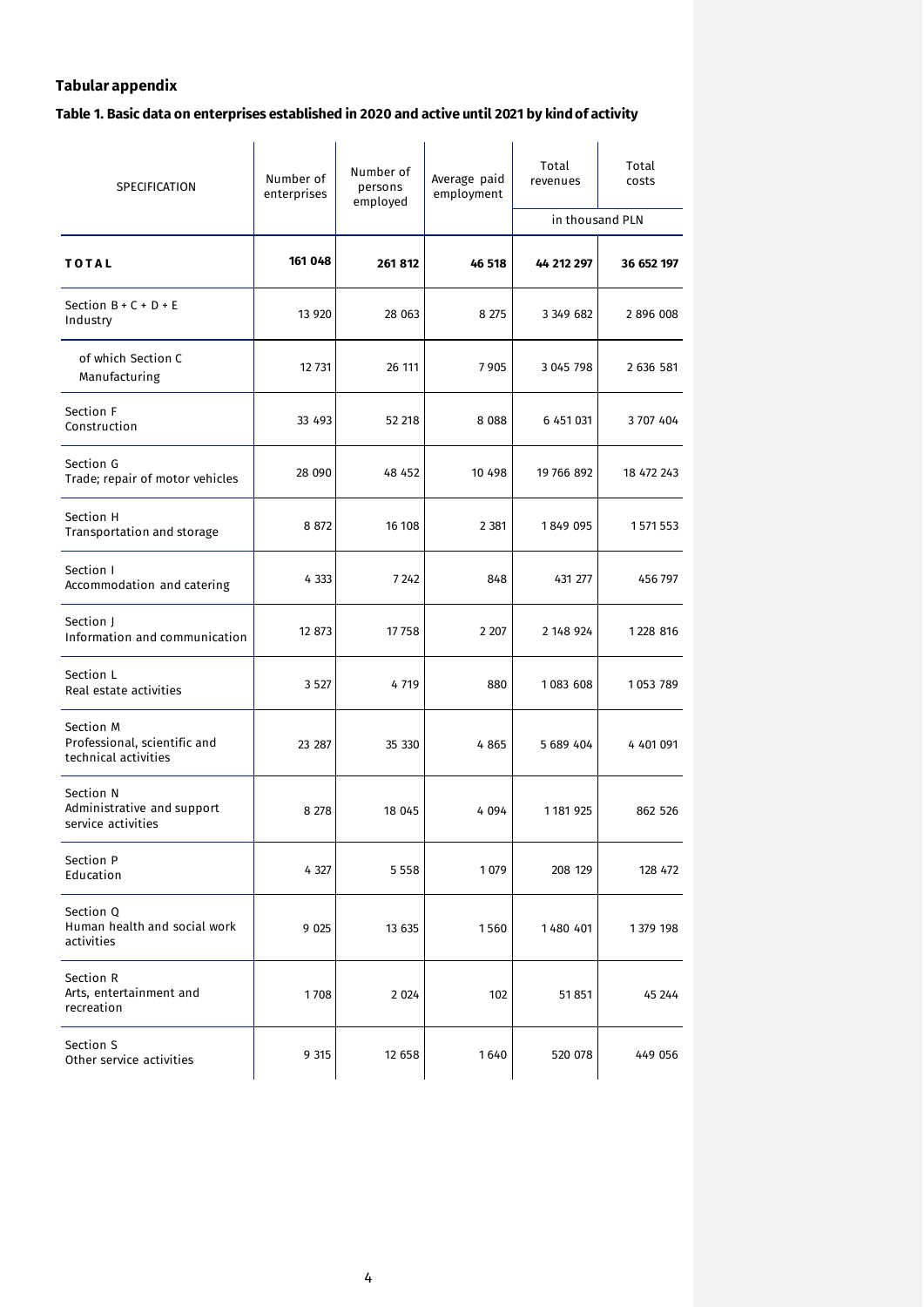## **Table 2. Basic data on enterprises established in 2020 and active until 2021 by voivodship**

| SPECIFICATION       | Number of<br>enterprises | Number of<br>persons<br>employed | Average paid<br>employment | Total<br>revenues<br>in thousand PLN | Total<br>costs |
|---------------------|--------------------------|----------------------------------|----------------------------|--------------------------------------|----------------|
|                     |                          |                                  |                            |                                      |                |
| POLAND              | 161 048                  | 261 812                          | 46 518                     | 44 212 297                           | 36 652 197     |
| Dolnośląskie        | 14 7 20                  | 26 747                           | 4 0 12                     | 3 452 003                            | 2 372 425      |
| Kujawsko-pomorskie  | 5 6 0 3                  | 8 0 8 4                          | 1551                       | 1000 389                             | 704 479        |
| Lubelskie           | 5778                     | 8 9 5 1                          | 1495                       | 942 616                              | 797 684        |
| Lubuskie            | 3 8 3 9                  | 5 1 7 3                          | 556                        | 894 514                              | 748 302        |
| Łódzkie             | 9863                     | 13 990                           | 1817                       | 1682 455                             | 1356882        |
| Małopolskie         | 14776                    | 24 088                           | 4 8 12                     | 3 501 603                            | 2 558 258      |
| Mazowieckie         | 33 879                   | 59 572                           | 11541                      | 20 245 594                           | 18 367 012     |
| Opolskie            | 2 977                    | 4 9 3 3                          | 1030                       | 381 698                              | 327 644        |
| Podkarpackie        | 6 6 6 6                  | 11 930                           | 1979                       | 770 014                              | 646 362        |
| Podlaskie           | 4 2 4 1                  | 7714                             | 1683                       | 1 447 596                            | 1 217 165      |
| Pomorskie           | 11 230                   | 15 005                           | 2 1 5 4                    | 1561958                              | 997 310        |
| Śląskie             | 16 16 6                  | 27 822                           | 5 3 9 1                    | 3 022 202                            | 2 342 987      |
| Świętokrzyskie      | 4 4 1 4                  | 7683                             | 2 1 9 2                    | 700 267                              | 557 928        |
| Warmińsko-mazurskie | 3 0 5 5                  | 4 637                            | 972                        | 307 431                              | 257 871        |
| Wielkopolskie       | 16 867                   | 25 937                           | 4 1 6 3                    | 3 539 028                            | 2 908 959      |
| Zachodniopomorskie  | 6 976                    | 9 5 4 6                          | 1 1 7 0                    | 762 930                              | 490 928        |